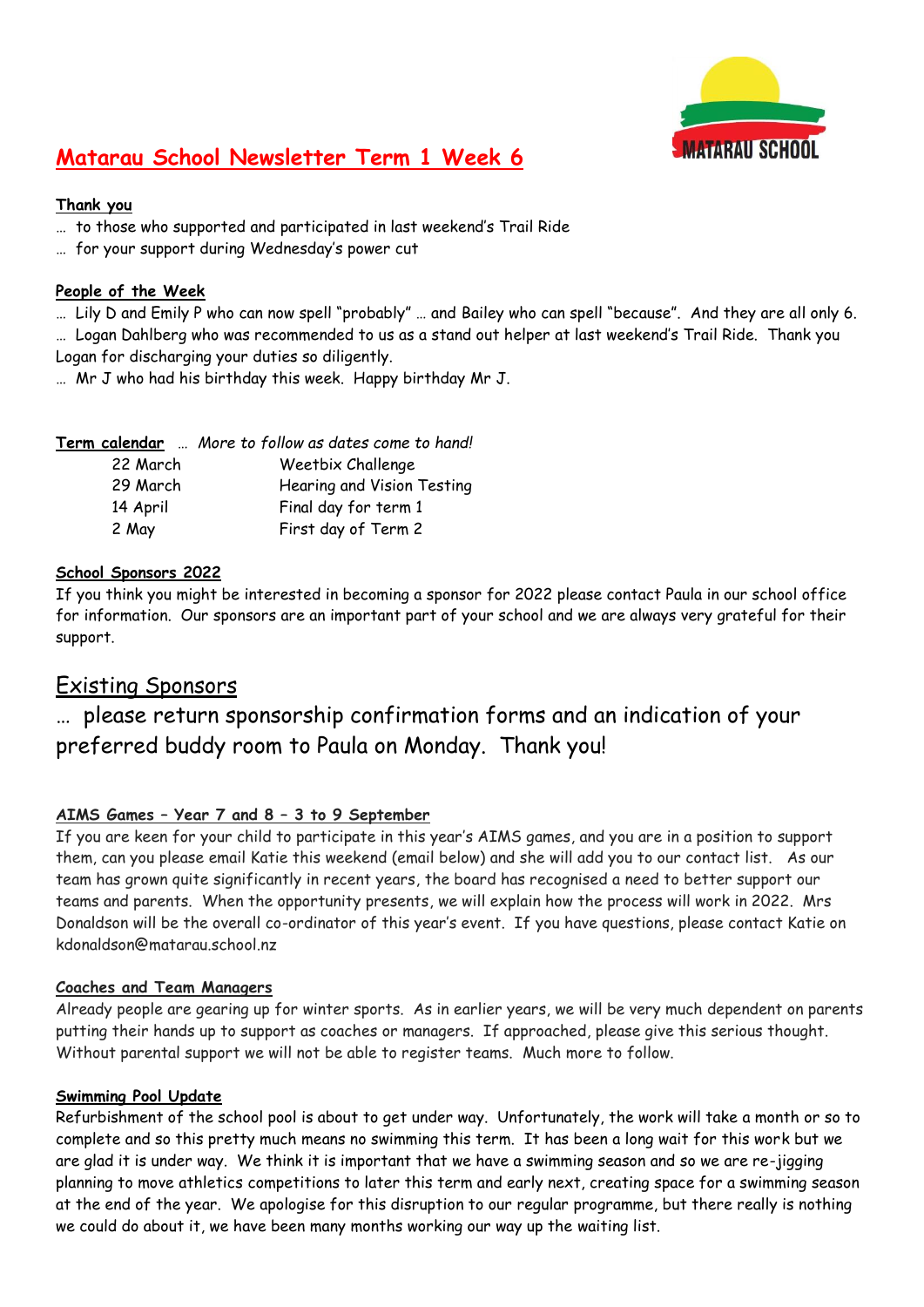#### **Senior Friday –Technology – Year 8**

Please ensure that children bring shoes to school on tech day. This is a Health and safety requirement.

#### **Virtue – Humility**

Please continue your work on the humility virtue and remember …

- … to discuss humility with your children
- … talk about how/where you exercise humility in your life
- … celebrate examples
- … set goals
- … revisit in the coming weeks

Humility seems a tricky virtue to define, but it's worth the effort. Maybe explain to kids that being humble helps us to be kind to others because it reminds us that we are not perfect either.

#### **Masks for visitors**

A reminder please that masks are to be worn by all visitors to the school. Visits are for drop off and pick up and otherwise by prior appointment please.

#### **Disability car park**

Please keep the disability car park clear for those who need it.

#### **Netball Forms**

Reminder that all netball forms need to be returned as soon as possible please. We are hoping to have team lists out late next week. Thanks Stacey and Maria

#### **Yummy stickers**

We are starting collecting Yummy stickers again. Please collect the Yummy cut-out labels from bags (each cutout label is worth 10 stickers) and individual Yummy apple stickers for our share of the \$200,000 free DG Sport sports gear prize pool. Yummy apples are available from New World, PAK'nSAVE and participating Four Square stores (and some Countdowns). The more you collect, the more sports gear we get. Please see Mrs Easterbrook in room 2 for more sticker/label sheets. All started or completed sheets can be returned to Mrs. Easterbrook.

#### **Year 7/8 Immunisations - HPV & Boostrix**

The public health nurses who run the school-based vaccinations for HPV and Boostrix, have been seconded to help with the Covid-19 response which could delay and potentially suspend the normal role out in of these vaccinations in school. They have encouraged parents/caregivers to take their children to get vaccinated by their GP when possible.

#### **Goal Setting/Zoom meetings**

If you would like a zoom meeting at any stage please contact your child's teacher … nowhere near as good as face to face meetings, which we hope are in the not too distant future.

#### **Teachers e-mail address**

These are all listed on the Matarau School website. However, you can work them out by using the teacher's first name initial followed by their surname and then add @matarau.school.nz (example Andrew Johnson ajohnson@matarau.school.nz or Jayde Jongkind jjongkind@matarau.school.nz)

#### **Headlice**

In order to contain and minimise the spread of headlice in the absence of term checks, parents will be advised where there is infestation in their child's task with a request that they check and treat where necessary within 48 hours. If we all work on concert then we have a greater chance of staying on top of this and children are less likely to be re-infected (and we can minimise exposure to chemical treatments). Please let us know if we can help.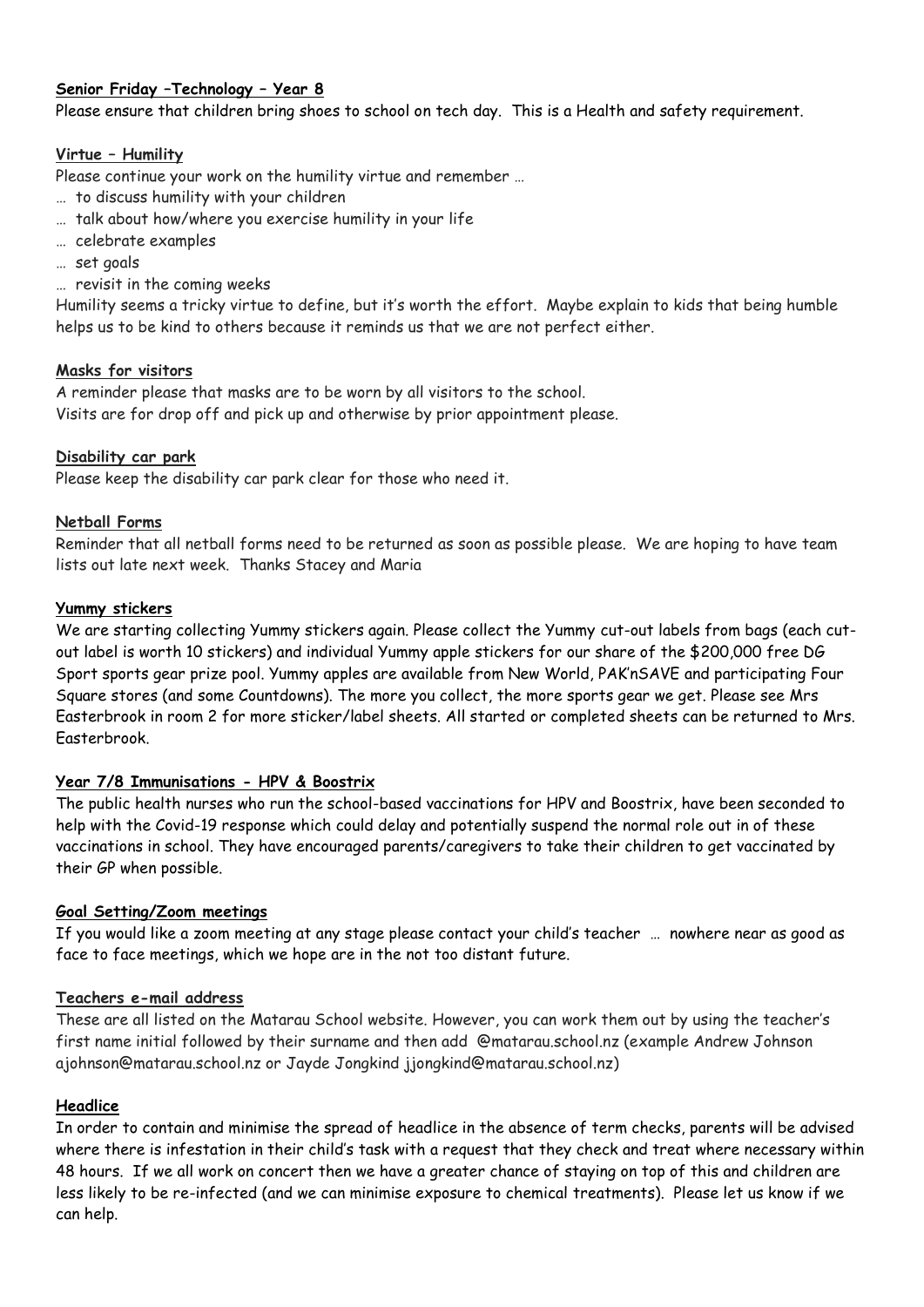#### **Scholastic**

The new Scholastic folder is out! \$5 Early Bird voucher to use on orders placed between Monday 14 March and midnight, Friday 18th of March. Book orders for Issue 2 need to be in by 25<sup>th</sup> March.



#### **Update on the school's covid status**

The situation remains unchanged to this point. Around 20-25% of our roll are absent on any given day, with around 75-80% of students present. Absences are relatively uniform across all classes. We estimate around half of absent students are household contacts. There are no obviously symptomatic children at school, and our covid protection protocols seem to be working.

We have not encountered the infection peak we expected to encounter, with a levelling off of absences at around the 20-25% level. Children and staff away at any time are being replaced by those returning at the end of their isolation period.

In light of this, the school is able to continue relatively normally with all rooms operational. We review daily and will let you know promptly if this situation changes.

Thank you again to those on standby in the event that we need to transition more children to distance learning. This is looking unlikely but cannot be ruled out.

#### **Final Word**

One of our major focus areas this year is science and technology. As well as giving students plenty of hands on exposure in science and technology contexts, we are currently developing a rubric which will help us, and students, to map and measure their/our investigative skills. We think it is very important for this generation of children that they are able to think well. They will live in a world awash with information, the key will be discriminating good information from bad. This will be one of our goals. We are pretty excited to get under way and promise to keep you updated.

Nga mihi

Kevin Trewhella PRINCIPAL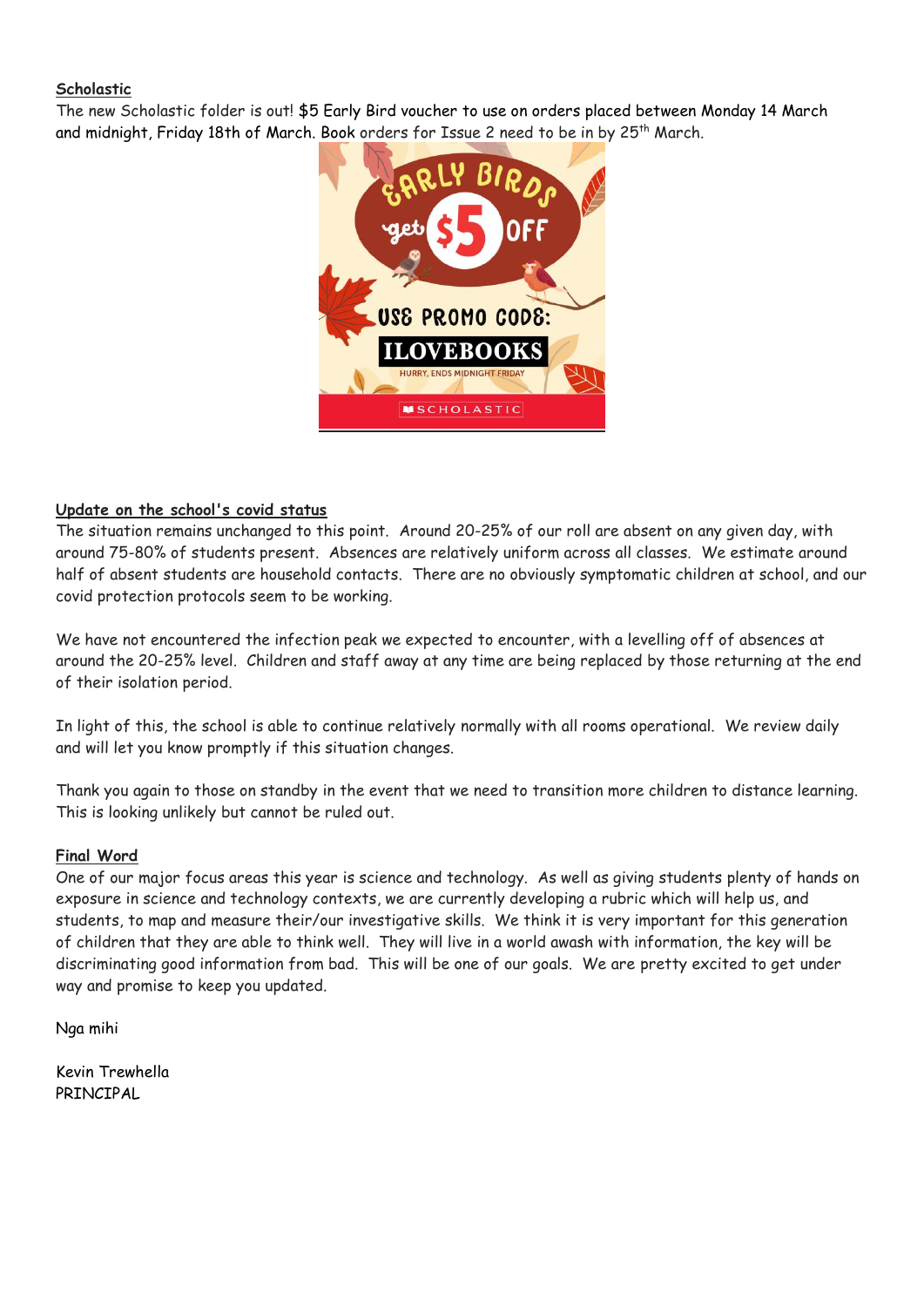

#### **What is Humility?**

When you are humble you don't act as if you are more important than other people. You are happy to serve others and think other people's needs are important. You don't expect others or yourself to be perfect. You don't criticize others or yourself. You admit mistakes and learn from them. Sometimes mistakes are our best teachers.

#### **Why Practice It?**

Without humility, people act as if what they have to say and do is much more important than what anyone else is saying or doing. With humility, instead of comparing ourselves to others, we are grateful for what we can do. Humility helps you to keep learning. It helps you to treat others as equals, different yet equal. Humility can keep you free from prejudice.



**How Do You Practice It?** 

To practice humility, don't worry about impressing other people. Just be yourself and do your best. Instead of worrying over failures or mistakes, be eager to learn from them. Ask for help when you need it. When you are wrong, admit it, and then change your behavior. Strive to be a little better today than you were yesterday. When you do something wonderful, humility reminds you to be thankful instead of boastful.

The Virtues Project

#### **What would Humility look like** H...

- · You notice that you can run much faster than your friend?
- You notice that your friend usually gets 'n. better marks than you?
- · You make a big mistake and hurt someone's feelings?
- Your brother does a chore and you think he could have done a better job?
- You have a habit you feel asbamed of?
- You have a problem that you cannot solve?

#### **Signs of Success**

Congratulations! You are practicing Humility when you...

- · Consider the needs of others as important as your own.
- · Apologize and make amends when you hurt others.
- Learn from your mistakes and keep changing for the better.
- · Ask for help when you need it.
- · Are doing your best just to do it, not to impress anyone.
- · Are grateful instead of boastful.

#### **Affirmation**

I am humble. I learn from my mistakes. I do not judge others or myself. I value my ability to keep growing and learning.